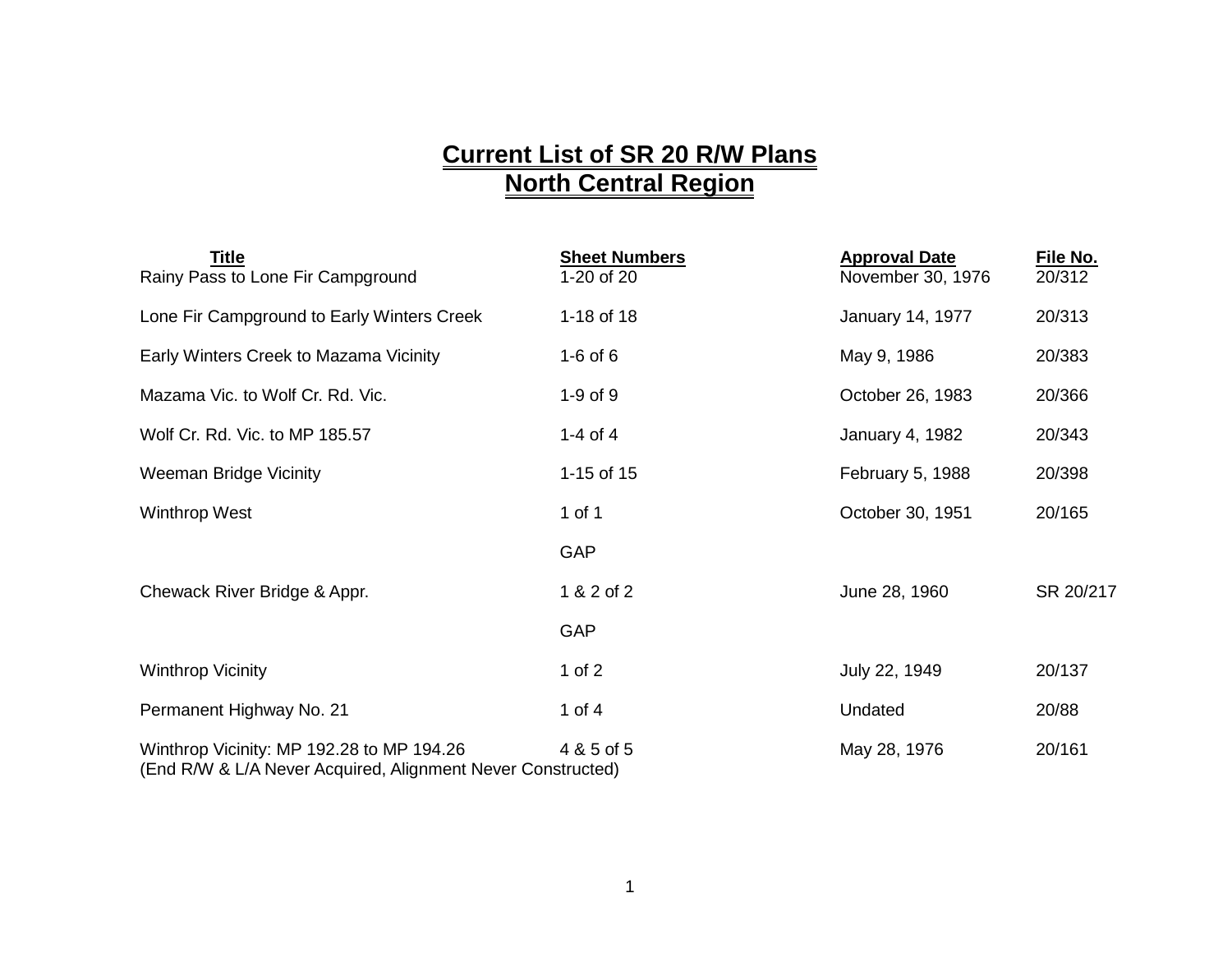| Permanent Highway No. 21                                                                     | $2$ of $4$        | Undated            | 20/88  |
|----------------------------------------------------------------------------------------------|-------------------|--------------------|--------|
| Twist to Winthrop                                                                            | 5 & 6 of 6        | August 12, 1949    | 20/161 |
| Permanent Highway No. 21                                                                     | 3 of 4            | Undated            | 20/88  |
| Twist to Winthrop                                                                            | $1-5$ of $5$      | March 21, 1950     | 20/161 |
| Twisp Vicinity - Extension                                                                   | 1 & 2 of 3        | May 5, 1931        | 20/85  |
| <b>Twisp Viciinty</b>                                                                        | $3-6$ of $6$      | June 3, 1930       | 20/84  |
| Jct. SR 153 to Finley Canyon Vic.                                                            | 1 & 2 of 2        | June 30, 1978      | 20/293 |
| <b>Finley Canyon Vicinity</b>                                                                | 1 of 1            | February 19, 1952  | 20/163 |
| Loup Loup Highway Project No. 28-A, Loup Loup<br>Cr. - Jct. County Mkt. Road Vic. Beaver Cr. | 1 & 3-6 of 13     | September 21, 1932 | 20/90  |
| Loup Loup Tracts Vicinity                                                                    | 1-4 of 4          | April 27,1979      | 20/300 |
| Loup Loup Highway Project No. 28-A, Loup Loup<br>Cr. - Jct. County Mkt. Road Vic. Beaver Cr. | 8-11 of 13        | September 21, 1932 | 20/90  |
| Project No. 28-B, Loup Loup Cr. Jct. County Mkt.<br>Road Vic. Beaver Creek                   | 1 & 4-6 of 8      | July 25, 1933      | 20/91  |
| Project No. 28-C, Loup Loup Cr. - Jct. Co. Mkt.<br>Road Near Beaver Cr.                      | 1 & 4-8 of 10     | April 5, 1936      | 20/93  |
| Project No. 28-C1, D1 Grading Loup Loup<br>Cr. - Jct. Co. Mkt. Road Near Beaver Cr.          | 1, $4 & 5$ of $8$ | May 3, 1938        | 20/89  |
| Project No. 28-D2-Grading Loup Loup Cr. - Jct. Co.<br>Mkt. Road Near Beaver Cr.              | 1, -4 of 11       | March 23, 1939     | 20/94  |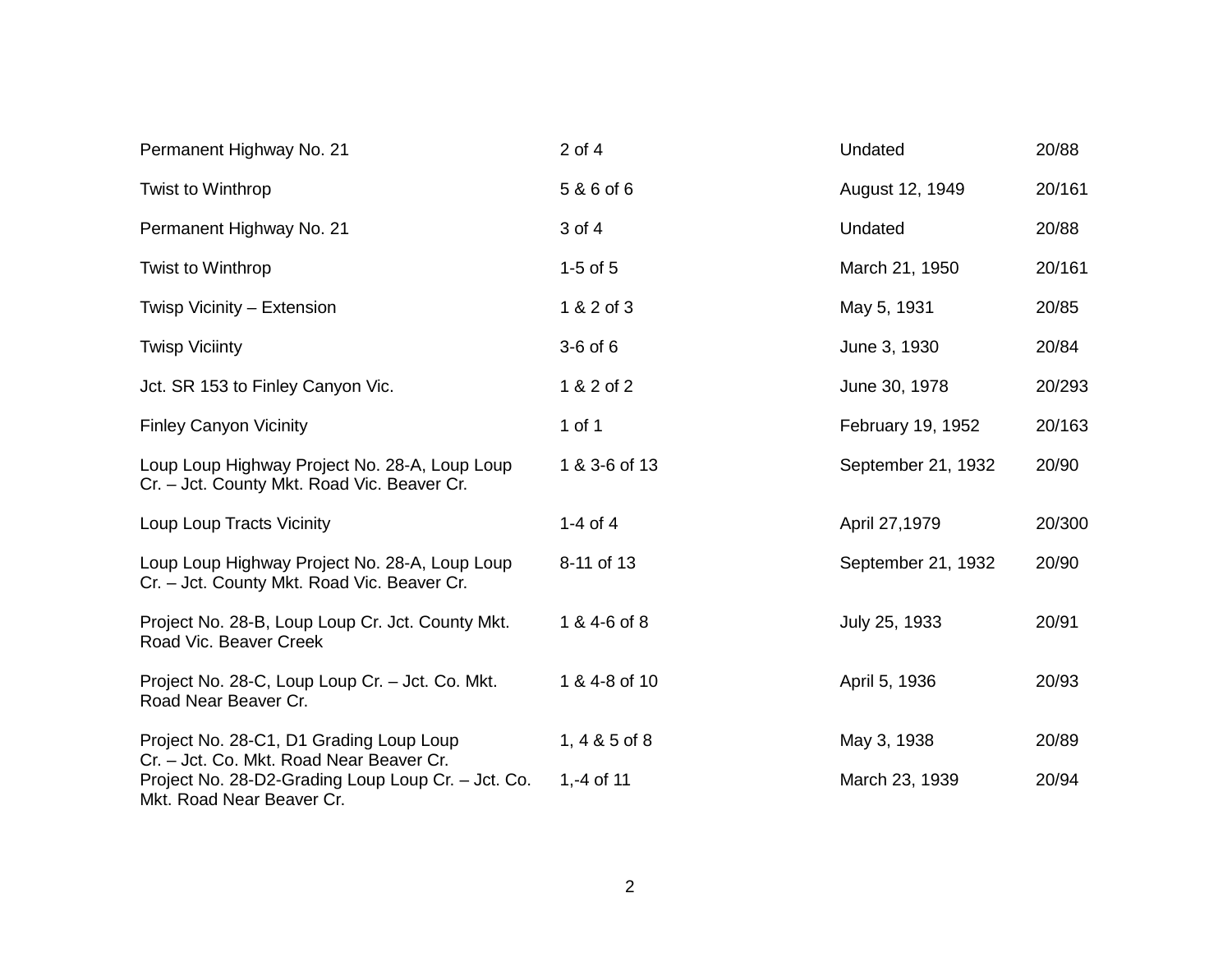| <b>Buck Mountain Rest Area</b>                                                                  | 1 of 1                      | June 28, 1967    | 20/220  |
|-------------------------------------------------------------------------------------------------|-----------------------------|------------------|---------|
| Project No. 28-D2-Grading Loup Loup Cr. - Jct. Co.<br>Mkt. Road Near Beaver Cr.                 | 6 & 7 of 11                 | March 23, 1939   | 20/94   |
| Project No. 28-D3E Grading Loup Loup Cr. - Jct. Co. 1 & 4-10 of 18<br>Mkt. Road Near Beaver Cr. |                             | March 14, 1947   | 20/95   |
| <b>Leader Lake Vicinity</b>                                                                     | $1-6$ of $6$                | May 4, 1954      | 20/159  |
| County Road Project No. 89-Grading & Paving<br>Loup Loup Road                                   | 2 & 3 of 4                  | August 6, 1946   | 20/139  |
| Boston Heights to Jct. PSH No. 10                                                               | $1-6$ of $6$                | January 5, 1960  | 20/162  |
| <b>Mock Tracts Vicinity</b>                                                                     | 1 of 1                      | June 11, 1999    | 20/438  |
| Boston Heights to Jct. P.S.H. No. 10                                                            | 7-11 of 11                  | April 15, 1958   | 20/162A |
| <b>Okanogan Vicinity</b>                                                                        | 1 of 1                      | April 23, 1957   | 20/160  |
| <b>Okanogan Vicinity</b><br><b>Plan Showing Access</b>                                          | 1 of 1                      | April 9, 1957    | 20/LA2  |
|                                                                                                 | GAP (Coincident With SR 97) |                  |         |
| <b>Tonasket Easterly</b>                                                                        | $1-8$ of $9$                | December 6, 1932 | 20/96   |
| Bridge 20/654 Vicinity to Aeneas Valley Rd.                                                     | 1-18 of 18                  | December 6, 1991 | 20/410  |
| Aeneas Valley Rd. to MP 277.66                                                                  | $1-8$ of $8$                | April 8, 1988    | 20/390  |
| MP 277.13 to Bigham Flats                                                                       | 1-12 of 12                  | June 18, 1993    | 20/417  |